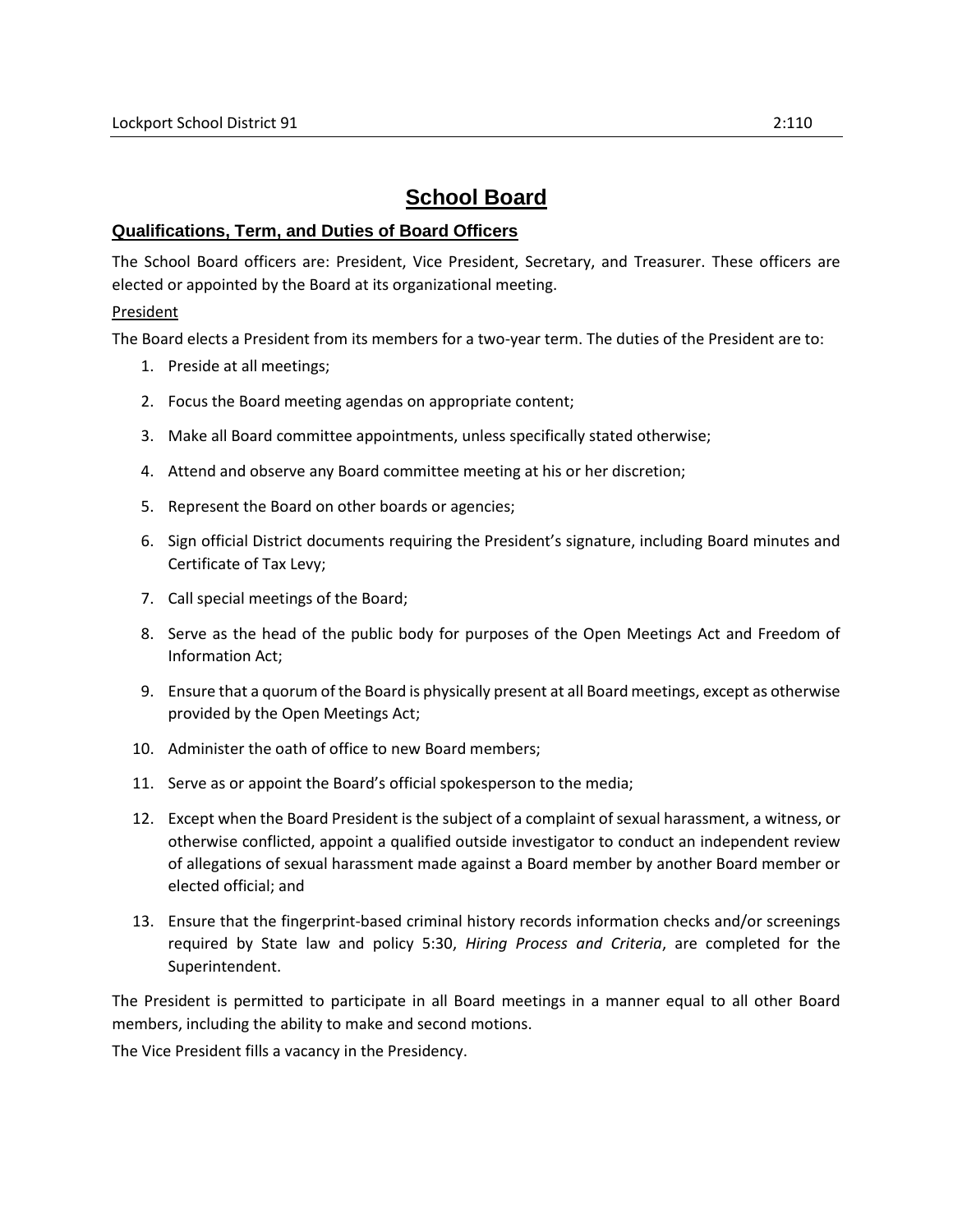## Vice President

The Board elects a Vice President from its members for a two-year term. The Vice President performs the duties of the President if:

- 1. The office of President is vacant;
- 2. The President is absent; or
- 3. The President is unable to perform the office's duties.

A vacancy in the Vice Presidency is filled by a special Board election.

### **Secretary**

The Board elects a Secretary for a two-year term. The Secretary may be, but is not required to be, a Board member. The Secretary may receive reasonable compensation as determined by the Board before appointment. However, if the Secretary is a Board member, the compensation shall not exceed \$500 per year, as fixed by the Board at least 180 days before the beginning of the term. The duties of the Secretary are to:

- 1. Keep minutes for all Board meetings, and keep the verbatim record for all closed Board meetings;
- 2. Mail meeting notification and agenda to news media who have officially requested copies;
- 3. Keep records of the Board's official acts, and sign them, along with the President, before submitting them to the Treasurer at such times as the Treasurer may require;
- 4. Report to the Treasurer on or before July 7, annually, such information as the Treasurer is required to include in the Treasurer's report to the Regional Superintendent;
- 5. Act as the local election official for the District;
- 6. Arrange public inspection of the budget before adoption;
- 7. Publish required notices;
- 8. Sign official District documents requiring the Secretary's signature; and
- 9. Maintain Board policy and such other official documents as directed by the Board.

The Secretary may delegate some or all of these duties, except when State law prohibits the delegation. The Board appoints a secretary pro tempore, who may or may not be a Board member, if the Secretary is absent from any meeting or refuses to perform the duties of the office. A permanent vacancy in the office of Secretary is filled by special Board election.

### Recording Secretary

The Board may appoint a Recording Secretary who is a staff member. The Recording Secretary shall:

- 1. Assist the Secretary by taking the minutes for all open Board meetings;
- 2. Assemble Board meeting material and provide it, along with prior meeting minutes, to Board members before the next meeting; and
- 3. Perform the Secretary's duties, as assigned, except when State law prohibits the delegation.